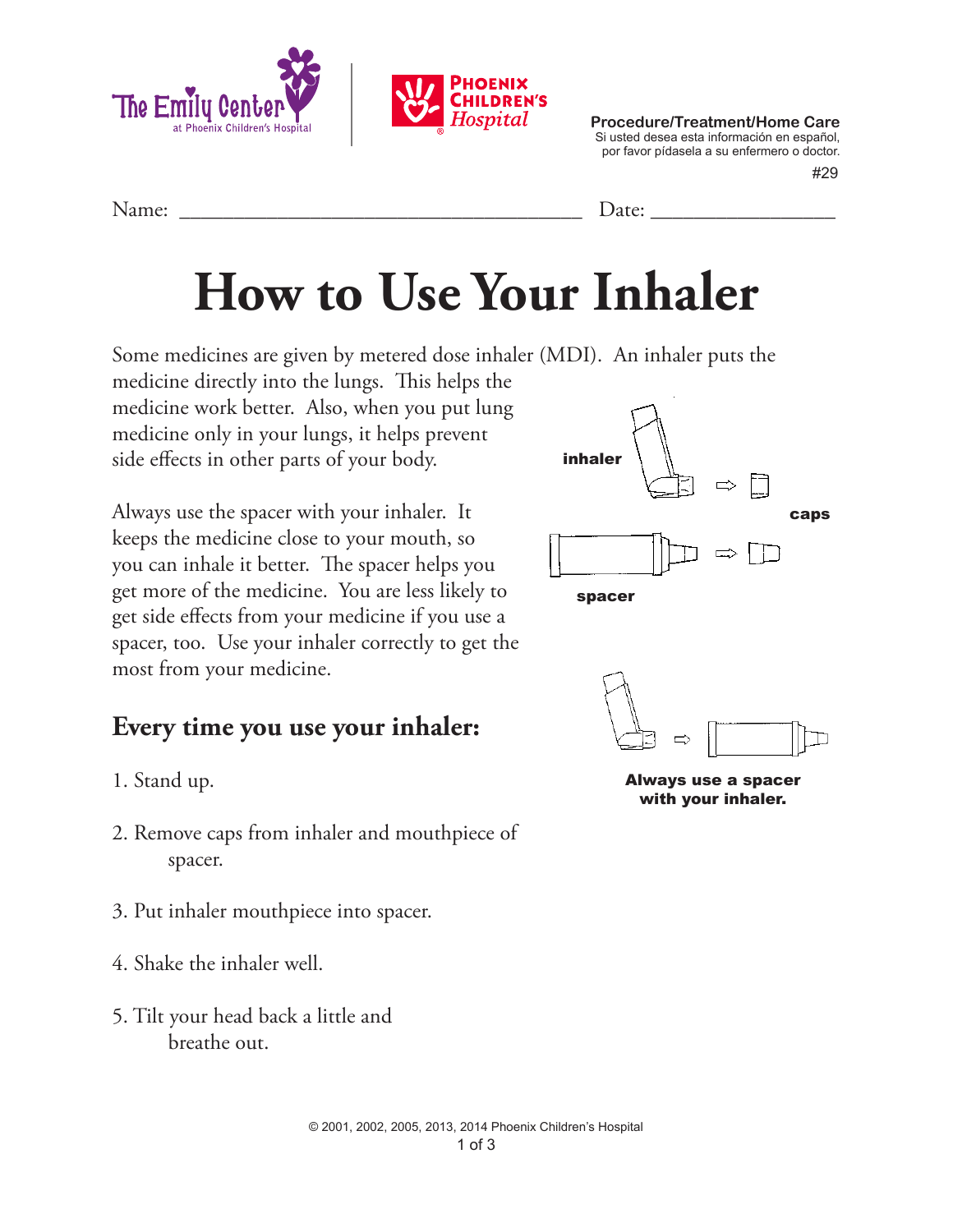- 6. Put the mouthpiece of the spacer in your mouth. Put your tongue under the spacer and out of the way. Seal your lips firmly around the mouthpiece.
- 7. Press the inhaler to let out one spray.
- 8. Right after you spray, inhale through your mouth slowly and deeply. Take in the breath over three to five seconds.
- 9. Hold your breath as long as you can, up to ten seconds. This gives the medicine time to settle in your lungs.
- 10. For bronchodilator medicine, wait one minute between sprays. This gives the first spray time to work. Then the next spray will be able to get down deeper in your lungs.
- 11. For the next spray, go back to step 4.



Step 7: Press the inhaler to let out one spray.



Step 9: Hold your breath as long as you can to give the medicine time to settle in your lungs.



Do not leave your inhaler in the car. The inhaler may explode from the heat.